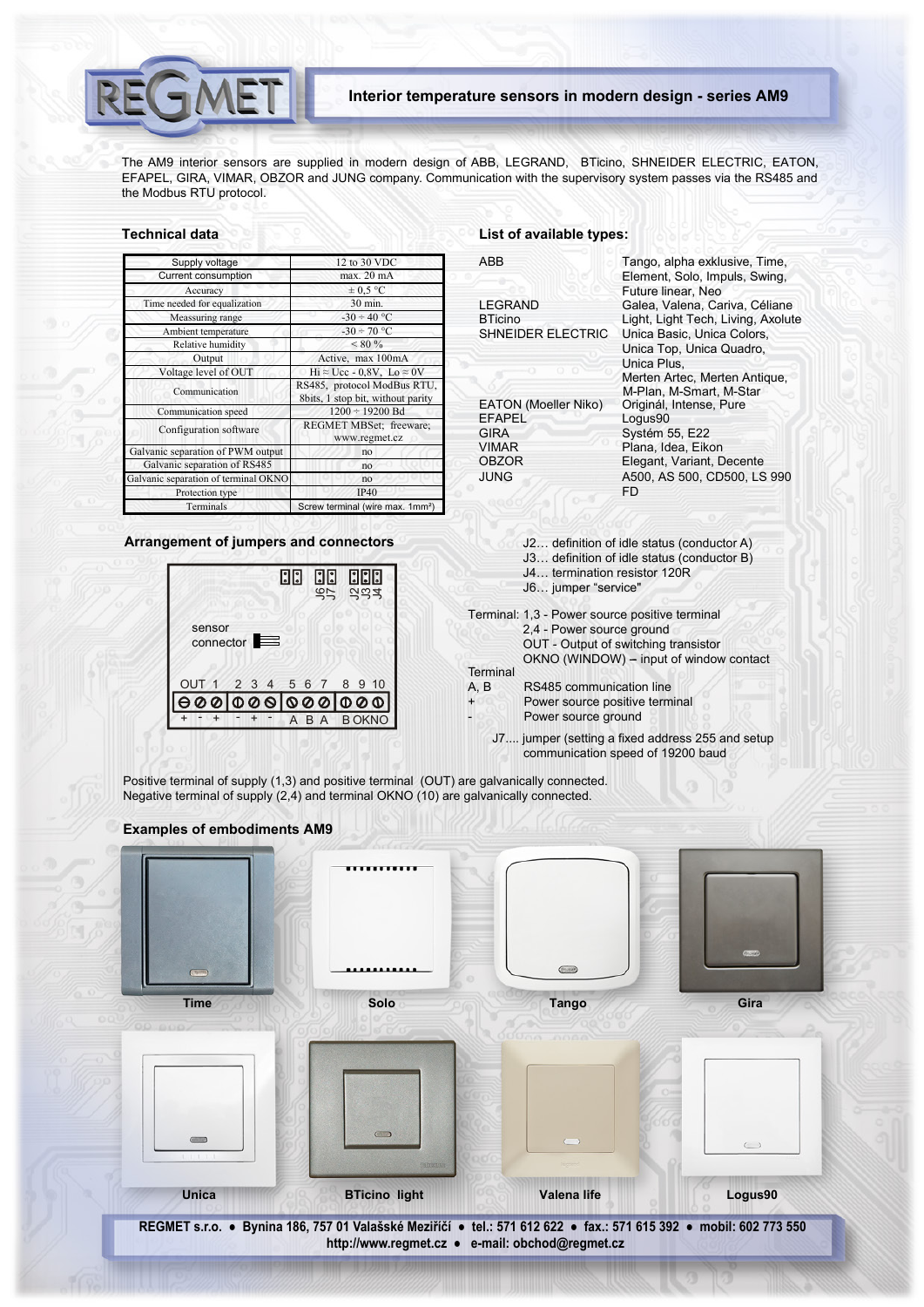

Interior temperature sensors in modern design - series AM9

## Example of wiring the controllers in the system



Series AM9 sensors have been designed for installation into boxes under wall stucco. Wiring is done on the terminal board using wires of 1 square mm. The A and B signal terminals on the controller are wired to the corresponding terminals on the control system. Jumpers J2 to J4 are used as defined by the rules of communication on RS485 lines. To supply power to the controllers, one source of 12 V= to 30 V= may be used, while the voltage is connected to the controller terminals marked + and -. It is recommended to wire the controllers with suitable multi-conductor shielded cables for data signals as well as power supply. The shield must be interconnected between the specific sections and then only once to the lowest voltage level, terminal PE.

## Properties of the communication protocol

Protocol Modbus RTU with adjustable Baud rate 1200 - 57600 Bd, 8 bits, no parity, 1 stop bit, line RS485, half-duplex operation

### **Description of data registers**

To read these registers use command no. 03 "register reading" (0x03 Read Holding Registers).

#### Temperature measurement:

- is conducted over a resistive sensor Pt1000. The sensor is built into the metal case and connected to the circuit board by means of a loose lead and connectors. The measured temperature is evaluated electronically and the values are transmitted to the control system in as a 16 - bit signed integer multiplied by a constant 10:

Register 0 x0005 \*\* (measurement temperature): 0xFE0C; 65036dek (-50°C) 0x07D0; 2000dek (200°C)

In case of fault of the analogue input (short circuit or interruption of the temperature probe), the sensors transmits the value  $0x7FFF = 32767$ dek.

# Description of conguration registers.

EXTENDED REGISTERS can only be modified if the J6 jumper (enabling writing the configuration values) and J7 jumper (setting the fixed sensor address to 255 and setting the baudrate to 19 200 Bd - these network variables are reserved for configuration only and, therefore, if the required sensor address of 255 is set, the sensor modifies to 254 automatically) are inserted. In case only the J7 jumper is inserted, it is possible to use a fixed address and baudrate without the risk of overwriting the configuration parameters. The configuration is carried out by command 16 (multiple register preset 0x10). The changes are written and configuration is finished by extracting the J6 and J7 jumpers. No reset is necessary for proper function. X Reg = 8 bytů, ie 4 registers MODBUS

| X Reg       | range of adresses X Reg <sup>**</sup> |                  |  |
|-------------|---------------------------------------|------------------|--|
|             | [hex]                                 | [dek]            |  |
| $X$ Reg $0$ | $0x2001 \div 0x2004$                  | $8193 \div 8196$ |  |
| X Reg 1     | $0x2005 \div 0x2008$                  | $8197 \div 8200$ |  |
| $X$ Reg 2   | $0x2009 \div 0x200C$                  | $8201 \div 8204$ |  |

|             | volume X Reg |           |           |           |           |           |           |           |
|-------------|--------------|-----------|-----------|-----------|-----------|-----------|-----------|-----------|
| X Reg       | Byte 0       | Byte 1    | Byte 2    | Byte 3    | Byte 4    | Byte 5    | Byte 6    | Byte 7    |
| $X$ Reg $0$ |              |           | ZD TEXT/0 | ZD TEXT/1 | ZD TEXT/2 | ZD TEXT/3 | ZD TEXT/4 | ZD TEXT/5 |
| X Reg 1     | ZD TEXT/6    | ZD TEXT/7 | ZD TEXT/8 | ZD TEXT/9 |           | ZD INT    | ZD OFF/Hi | ZD OFF/Lo |
| X Reg 2     |              |           | SK ADR    | SK SPD    |           | -         |           |           |

REGMET s.r.o. · Bynina 186, 757 01 Valašské Meziříčí · tel.: 571 612 622 · fax.: 571 615 392 · mobil: 602 773 550 http://www.regmet.cz · e-mail: obchod@regmet.cz